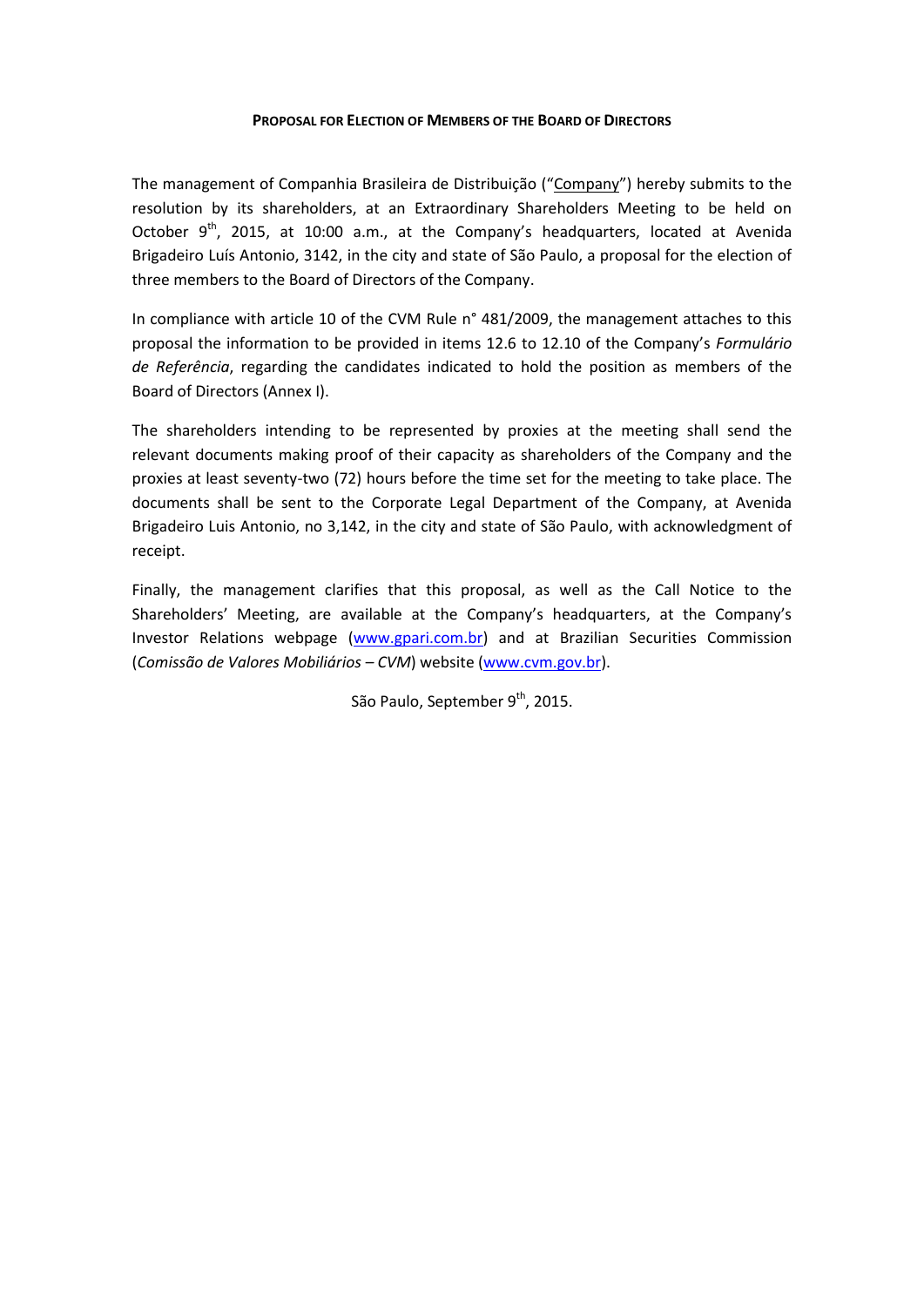### ANNEX I

# Information on the candidates for the position of members of the Company's Board of Directors

Items 12.6 to 12.10 of the Company's *Formulário de Referência*

## **12.6. Regarding each of the members of the management and members of the fiscal counsel, indicate, in a chart:**

| Name:                                         | <b>Carlos Mario Giraldo Moreno</b>  |
|-----------------------------------------------|-------------------------------------|
| Age:                                          | 55 years old                        |
| Profession:                                   | Lawyer                              |
| CPF or passport number:                       | PE085281                            |
| <b>Elective Position:</b>                     | Member of the Board of Directors    |
| Election date (aimed):                        | October $9th$ , 2015                |
| Tenure from (aimed)                           | October 9 <sup>th</sup> , 2015      |
| Term of Office:                               | 2016 Ordinary Shareholders' Meeting |
| Other positions or functions performed in the | None                                |
| Company:                                      |                                     |
| Indication whether appointed by controlling   |                                     |
| shareholder or not:                           | Yes                                 |

| Name:                                         | <b>Filipe Da Silva Nogueira</b>     |
|-----------------------------------------------|-------------------------------------|
| Age:                                          | 41 years old                        |
| Profession:                                   | <b>Business Administrator</b>       |
| CPF or passport number:                       | 14FV03499                           |
| <b>Elective Position:</b>                     | Member of the Board of Directors    |
| Election date (aimed):                        | October $9th$ , 2015                |
| Tenure from (aimed)                           | October 9 <sup>th</sup> , 2015      |
| Term of Office:                               | 2016 Ordinary Shareholders' Meeting |
| Other positions or functions performed in the | None                                |
| Company:                                      |                                     |
| Indication whether appointed by controlling   |                                     |
| shareholder or not:                           | Yes                                 |

| Name:                     | Jose Gabriel Loaiza Herrera      |
|---------------------------|----------------------------------|
| Age:                      | 40 years old                     |
| Profession:               | <b>Business Administrator</b>    |
| CPF or passport number:   | PE079042                         |
| <b>Elective Position:</b> | Member of the Board of Directors |
| Election date (aimed):    | October $9th$ , 2015             |
| Tenure from (aimed)       | October $9^{th}$ , 2015          |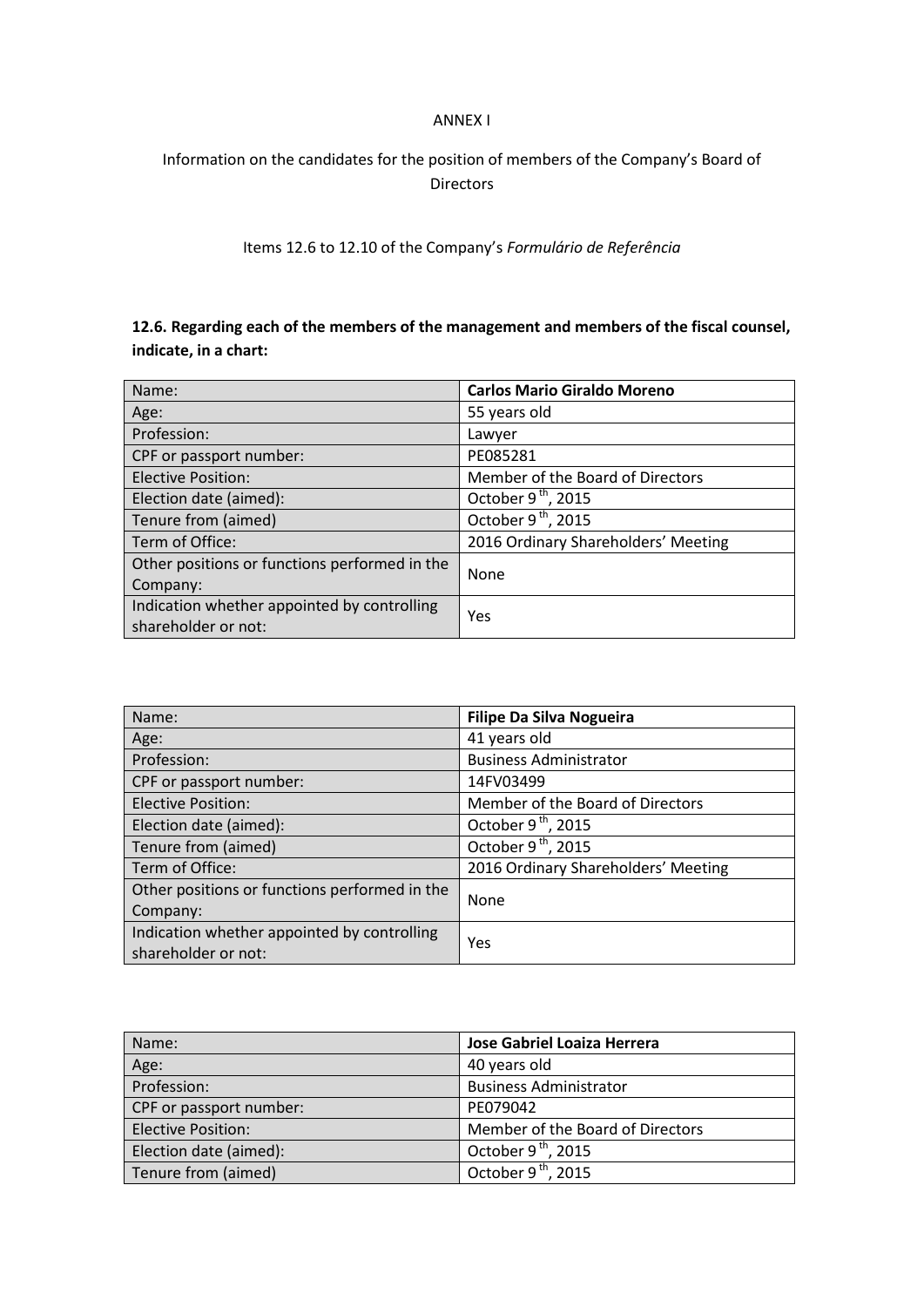| Term of Office:                                                    | 2016 Ordinary Shareholders' Meeting |
|--------------------------------------------------------------------|-------------------------------------|
| Other positions or functions performed in the<br>Company:          | None                                |
| Indication whether appointed by controlling<br>shareholder or not: | Yes                                 |

**12.7. Provide the information mentioned in item 12.6 regarding the members of the statutory committees, as well as the audit, risk, financial and compensation committee, even if these committees or structures are not statutory:**

Not applicable.

**12.8. Regarding each of the members of the management and members of the fiscal counsel, provide:**

### **a. Curriculum**

\_\_\_\_\_\_\_\_\_\_\_\_\_\_\_\_\_\_\_\_\_\_\_\_\_\_\_\_\_\_\_\_\_\_\_\_\_\_\_\_

\_\_\_\_\_\_\_\_\_\_\_\_\_\_\_\_\_\_\_\_\_\_\_\_\_\_\_\_\_\_\_\_\_\_\_\_\_\_\_\_

Mr. **Carlos Mario Giraldo** is currently the Chief Executive Officer (CEO) of Grupo Exito, and has been in such position since March 2013, after five years as Chief Operating Officer (COO) in the aforementioned company. In addition to that, Mr. **Carlos Mario Giraldo** is member of Casino's Executive Committee.

Before joining Grupo Exito, Mr. **Carlos Mario Giraldo** acted as president of Industrias Alimenticias Noel S.A. (from 1997 to 2005), president of Compañia de Galletas Noel S.A. and executive and vice-president of Grupo Nutresa (from 2005 to 2007)

Mr. **Carlos Mario Giraldo** is a lawyer, having graduated from *Universidad de Medlin*, with a master's in law from Tulane University, and participated in the Management Programs at Kellogg School of Management and Stanford University and Strategic Planning Management in Retailing in Babson College.

Mr. **Filipe da Silva Nogueira** is currently the Chief Financial Officer (CFO) of Grupo Exito, position which he holds since February 2013.

Before joining Grupo Exito, Mr. **Filipe da Silva Nogueira** was Business Controller of Totalgas Argentina, Gas Consultant of Totalfina, and worked for eleven (11) years in the Carrefour Group, having occupied the positions of Zone Financial Controller of Carrefour Zona Americas (2002-2003), Country Controlling Directior of Carrefour Colombia (from 2003 t0 2008), Chief Financial Officer of Carrefour Indica (2008-2009) and Chief Financial Officer of Carrefour Indonesia.

Mr. **Filipe da Silva Nogueira** has an extensive international experience in emerging countries such as Argentina, Colombia, India and Indonesia. Mr. **Filipe da Silva Nogueira** has a master's degree in Business Administration from Europe's ESCP Business School.